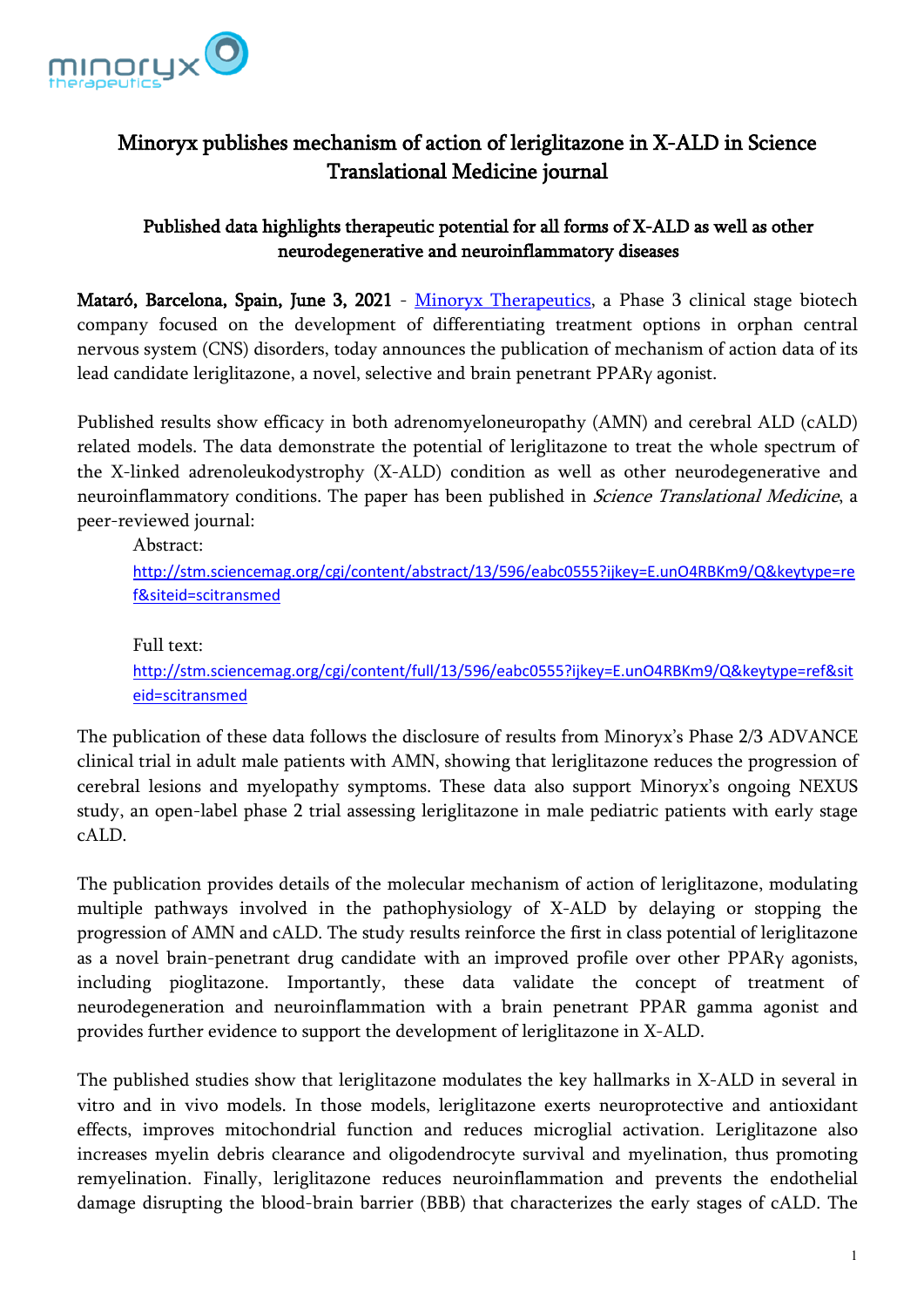

publication also reports phase 1 data showing CNS exposure and PPARγ engagement in humans at levels that were efficacious in preclinical models.

"The results generated by Minoryx are aligned with those obtained in our recent study in adult X-ALD patients and reinforce the potential use of leriglitazone in this condition as well as a broader range of neurodegenerative and neuroinflammatory diseases with a high unmet medical need," said Marc Martinell, CEO, Minoryx. "We would like to thank all co-authors for their contribution to this key publication."

X-ALD is an orphan neurodegenerative disease. The most common form of X-ALD is AMN, which is a chronic disease affecting all male and female X-ALD patients reaching adulthood. There is currently no approved treatment. X-ALD patients can also develop an acute form, cALD. This results in brain inflammation and leading to permanent disability and death within 2-4 years. cALD typically affects boys with an age of onset between 4-8 years. However, adult males with AMN can also develop this aggressive phenotype. For cALD the only available treatments are based on Hematopoietic stem cell transplantation (HSCT), but even if such treatments stop cALD progression, they still do not prevent the development of AMN.

Leriglitazone has been granted orphan drug status for  $X$ -linked adrenoleukodystrophy from the FDA and the EMA and fast track and rare pediatric disease designation from the FDA for the treatment of X-ALD. Minoryx is currently completing documentation to be submitted to regulatory authorities for discussions for approval of leriglitazone for AMN patients.

Minoryx is also developing leriglitazone in Friedreich's Ataxia, where after showing clinical benefit in a phase 2 proof of concept study (FRAMES) the company is preparing a phase 3 study.

## About Minoryx

Minoryx is a clinical stage biotech company focusing on the development of novel therapies for orphan CNS diseases with high unmet medical needs. The company's lead program, leriglitazone (MIN-102), a novel, selective PPARγ agonist, is currently being evaluated in X-linked Adrenoleukodystrophy (X-ALD) and Friedreich's Ataxia. The company is backed by a syndicate of experienced investors, which includes Caixa Capital Risc, Roche Venture Fund, Ysios Capital, Kurma Partners, Fund+, Chiesi Ventures, S.R.I.W, Idinvest, SFPI-FPIM, HealthEquity and Sambrinvest, and has support from a network of other organizations. Minoryx was founded in 2011, is headquartered in Spain with Belgian facilities and has so far raised more than €85 million. [www.minoryx.com](http://www.minoryx.com/)

#### About leriglitazone

Leriglitazone (MIN-102) is Minoryx's novel orally bioavailable and selective PPARγ agonist with a potential first-in-class and best-in-class profile indicated for CNS diseases. It has demonstrated sufficient brain penetration and a favorable safety profile. It showed robust preclinical proof-ofconcept in animal models of multiple diseases by modulating pathways leading to mitochondrial dysfunction, oxidative stress, neuroinflammation, demyelination and axonal degeneration. In clinical trials, leriglitazone showed clinical benefit both for X-ALD and Friedreich's Ataxia patients.